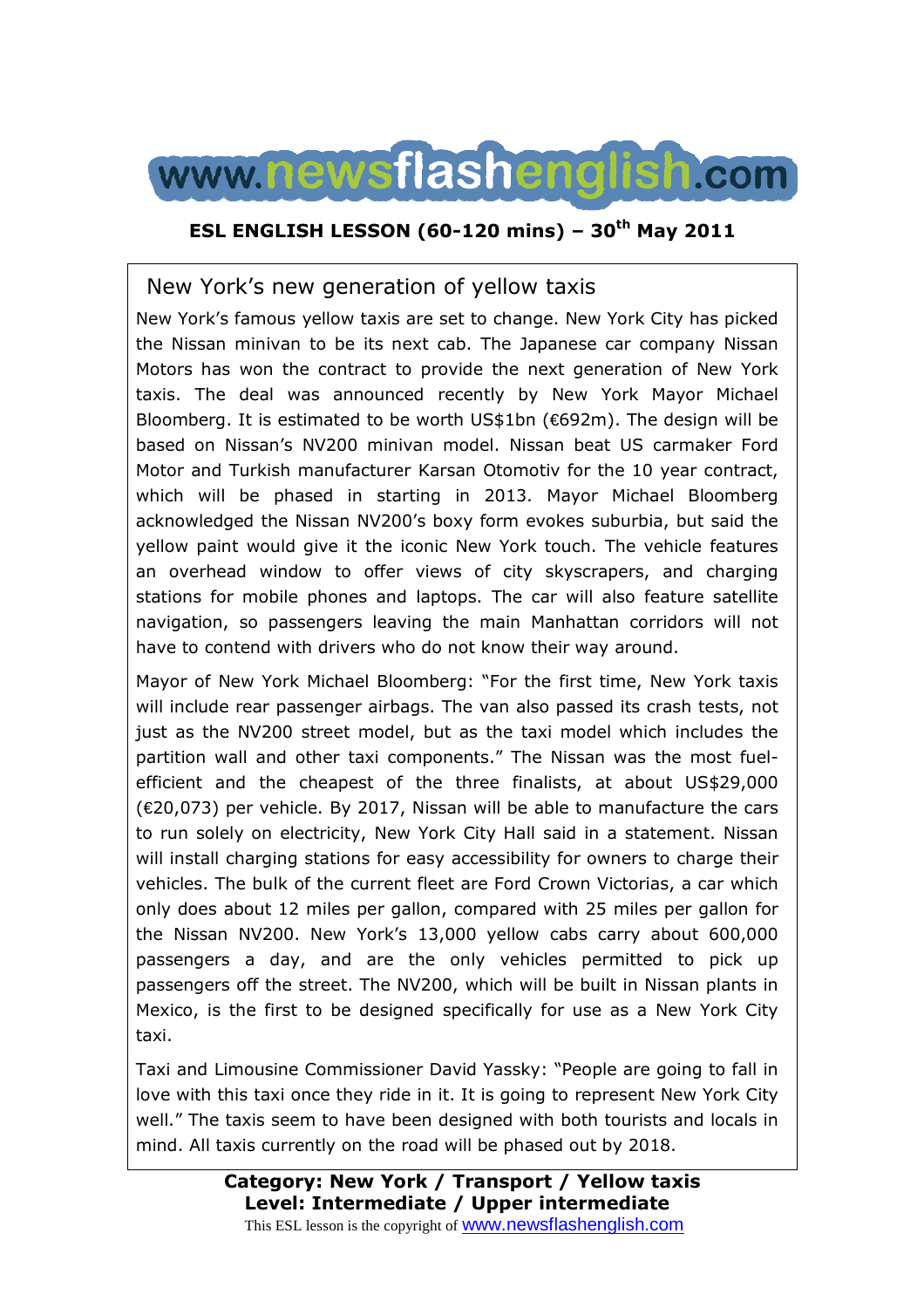# **FXFRCISES**

1. New York taxis: Think of three things you know about New York taxis? Go round the room swapping details with others.

2. Geography: New York: Where is New York? What river runs through New York? Draw a map on the board then **look on Google maps** to help you.

3. Dictation: The teacher will read four to six lines of the article slowly and clearly. Students will write down what they hear. The teacher will repeat the passage slowly again. Self-correct your work from page one - filling in spaces and correcting mistakes. Be honest with yourself on the number of errors. Advise the teacher of your total number of errors. Less than five is very good. Ten is acceptable. Any more is room for improvement! More than twenty - you need to do some work!

4. Reading: The students should now read the article aloud, swapping readers every paragraph.

5. Vocabulary: Students should now look through the article and underline any vocabulary they do not know. Look in dictionaries. Discuss and help each other out. The teacher will go through and explain any unknown words or phrases.

6. The article: Students should look through the article with the teacher.

- a) What is the article about?
- b) What do you think about the article?
- c) What do you think about the new taxis?

7. Taxis: In pairs think of five words associated with taxis. Add five things you will see in a taxi. Write them below. Discuss together. What are your conclusions?

| Taxi words | Inside a taxi |
|------------|---------------|
|            |               |
|            |               |
|            |               |
|            |               |
|            |               |

**The teacher** will choose some pairs to discuss their findings in front of the class.

8. New York: The Big Apple: In pairs think of five famous places in New York and five general things about New York. Write them below. Discuss together.

| Famous places in New York | New York in general |
|---------------------------|---------------------|
|                           |                     |
|                           |                     |
|                           |                     |
|                           |                     |
|                           |                     |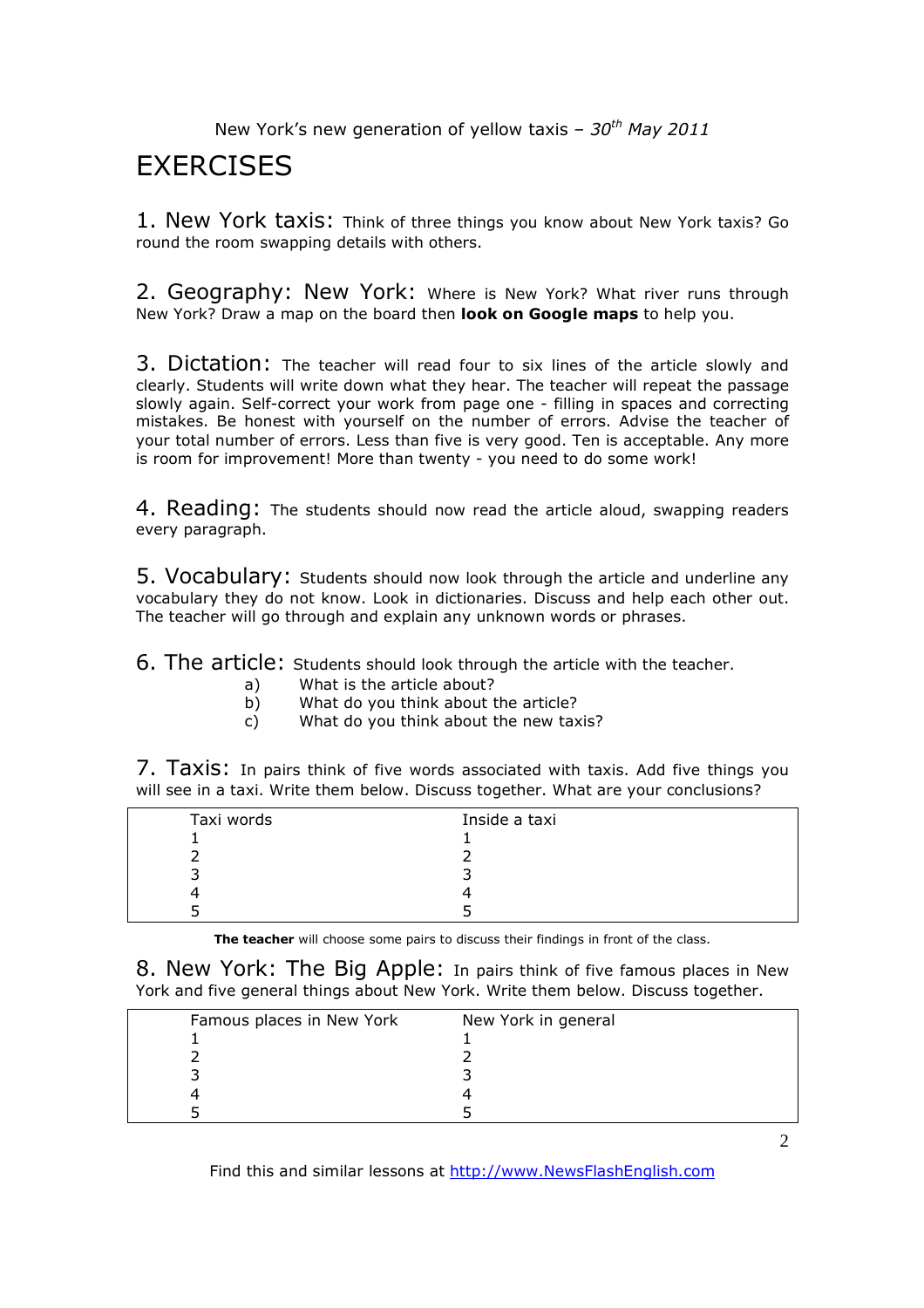9. Let's think! In pairs. On the board write as many words as you can to do with *New York taxis*. *One-two minutes.* Compare with other teams. Using your words compile a short dialogue together.

10. Let's roleplay 1: WRNY: In pairs/groups. One of you is the interviewer. The others are one of the following people. You are in the *WRNY (Wireless Radio New York!)* studio. Today's interview is about: *New York's new generation of yellow taxis.* 

| A tourist              | Mayor of New York |  |
|------------------------|-------------------|--|
| A New York taxi driver | Nissan boss       |  |

**The teacher** will choose some pairs to roleplay their interview in front of the class.

11. Let's roleplay 2: In pairs. You are in one of the new generation of New York taxis. (Imagine!) One of you is the taxi driver. The other is a tourist. Between you - you get talking. Discuss the new features. Then focus on great places to go in New York. (Make it up!) *5-minutes.* 

12. Let's do 'The Article Quiz': Have the students quiz each other in pairs. They score a point for each correct answer and half a point each time they have to look at the article for help. See who can get the highest score!

### **Student A**

- 1) Name the city. 2) Name the mayor.
- 
- 3) Name the make and model of the new taxi.
- 4) Name the make and model of the current taxi.<br>5) What colour is a New York taxi? What colour is a New York taxi?
	- **Student B**
- 1) What will happen in 2018?
- 2) How much will a new taxi cost?
- 3) Name three things in the new taxi.
- 4) Who didn't win the contract?<br>5) When will we see the new ta:
- When will we see the new taxi on the streets of New York?

13. Let's think! Think of two songs about New York and another two about taxis. Then think of two TV shows about them both. Write them below. Discuss together with your partner. Which is the most famous?

|                              | Songs | TV .<br>shows ' |
|------------------------------|-------|-----------------|
| New York                     |       |                 |
| $\mathsf{r}_{\mathsf{axis}}$ |       |                 |

**The teacher** will choose some pairs to discuss their findings in front of the class.

14. Let's write an e-mail: Write and send a 200 word e-mail to your teacher about*: New York taxis.* Your e-mail can be read out in class.

15. Sentence starters: Finish these sentence starters. Correct your mistakes. Compare what other people have written.

- a) I love New York **Example 20**
- b) New York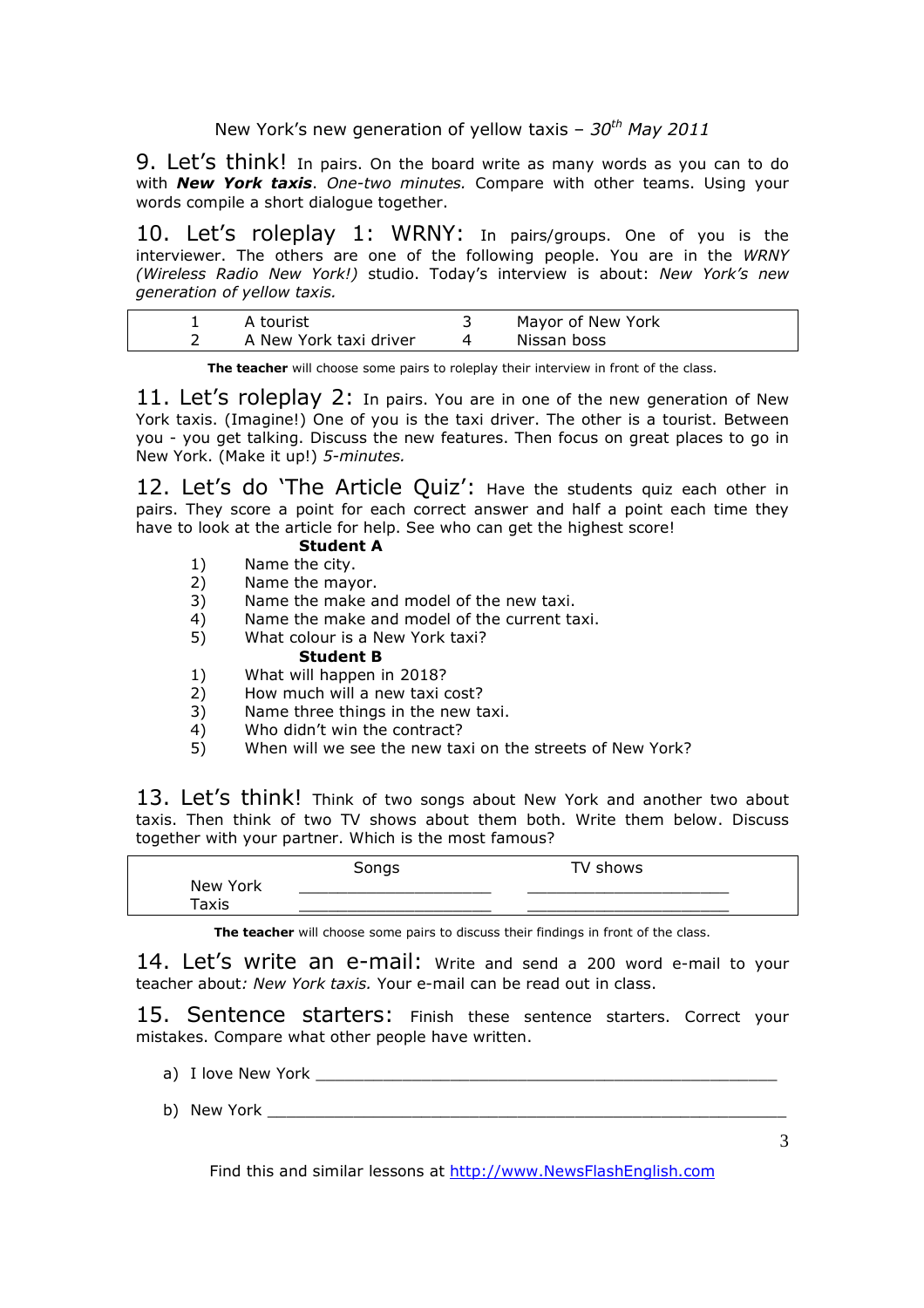# **DISCUSSION**

#### **Student A questions**

- 1) What colour are taxis in your city/town?<br>2) How do New York taxis compare to the t
- 2) How do New York taxis compare to the taxis in your town/city?<br>3) Are taxis safe to ride in your town/city?
- Are taxis safe to ride in your town/city?
- 4) Are taxi fares expensive or cheap in your town/city?
- 5) Are foreigners/tourists ripped off by taxi drivers in your town/city?
- 6) Think of three reasons why you might need to take a taxi?
- 7) Why do you think Nissan Motors won the contract?
- 8) Think of three things about the mayor of New York Michael Bloomberg.
- 9) How does the traffic in New York compare to your town/city?
- 10) Think of three things you like about New York.

#### **Student B questions**

- 1) Have you ever been to New York? If yes, explain.
- 2) Would you like to visit New York (again)? Why? Why not?
- 3) What do you think of New York's taxis? Explain.
- 4) What do you think of the next generation of New York's taxis? Explain.
- 5) What is the most expensive taxi ride you undertook?
- 6) What is the worst city in the world for taxis?
- 7) Have you ever had a bad experience in a taxi? If yes, explain.
- 8) Have you ever been ripped off by a taxi driver?<br>9) Would you like to be a taxi driver? Explain.
- Would you like to be a taxi driver? Explain.
- 10) Did you like this discussion?

# SPEAKING

Let's discuss! New York *Allow 10-15 minutes – As a class / small groups / pairs / 1 to 1*

#### **20 things you love about New York**

The teacher can moderate the session.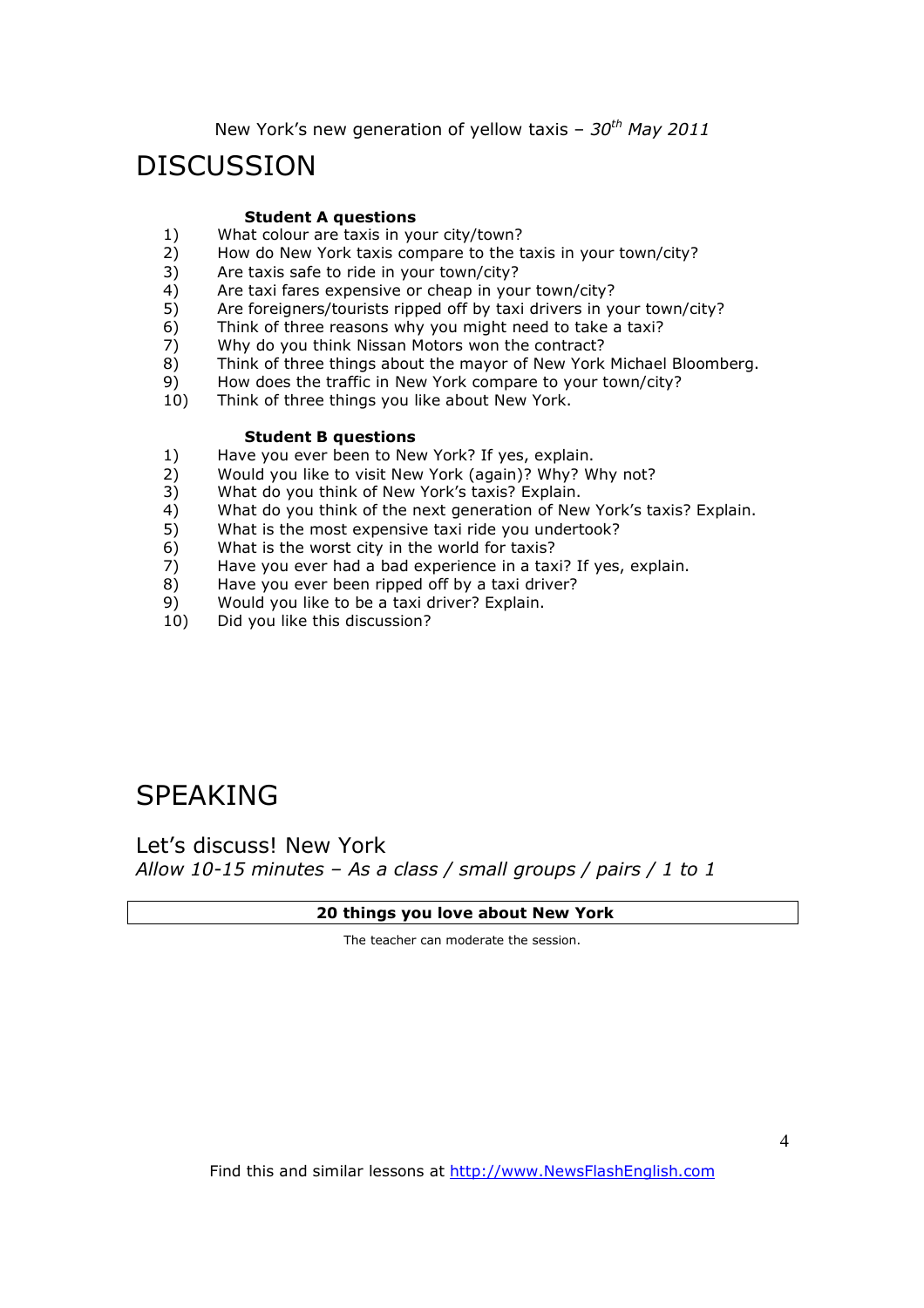# GAP FILL: READING:

*Put the words into the gaps in the text.* 

#### New York's new generation of yellow taxis New York's famous yellow (1) are set to change. New York City has picked the Nissan minivan to be its next (2)\_\_\_\_\_. The Japanese car company Nissan Motors has won the (3)\_\_\_\_\_ to provide the next generation of New York taxis. The deal was announced recently by New York Mayor Michael Bloomberg. It is estimated to be worth US\$1bn ( $692m$ ). The  $(4)$  will be based on Nissan's NV200 minivan model. Nissan beat US carmaker Ford Motor and Turkish manufacturer Karsan Otomotiv for the 10 year contract, which will be phased in starting in 2013. Mayor Michael Bloomberg acknowledged the Nissan NV200's boxy form evokes (5)\_\_\_\_\_, but said the (6)\_\_\_\_\_ paint would give it the iconic New York touch. The vehicle features an overhead window to offer views of city skyscrapers, and charging stations for mobile phones and (7)\_\_\_\_\_. The car will also feature satellite navigation, so (8) leaving the main Manhattan corridors will not have to contend with drivers who do not know their way around. *laptops design suburbia cab yellow passengers contract taxis*

(1) of New York Michael Bloomberg: "For the first time, New York taxis will include rear passenger (2) The (3)\_\_\_\_\_ also passed its crash tests, not just as the NV200 street model, but as the taxi model which includes the partition wall and other taxi components." The Nissan was the most fuelefficient and the cheapest of the three finalists, at about US\$29,000 (€20,073) per vehicle. By 2017, Nissan will be able to manufacture the cars to run solely on electricity, New York City Hall said in a statement. Nissan will (4) charging stations for easy accessibility for owners to charge their vehicles. The (5)\_\_\_\_\_ of the current (6)\_\_\_\_\_ are Ford Crown Victorias, a car which only does about 12 miles per gallon, compared with 25 miles per gallon for the Nissan NV200. New York's 13,000 yellow cabs carry about 600,000 passengers a day, and are the only (7) permitted to pick up passengers off the street. The NV200, which will be built in Nissan plants in Mexico, is the first to be designed (8)\_\_\_\_\_ for use as a New York City taxi. *specifically vehicles airbags*

Find this and similar lessons at http://www.NewsFlashEnglish.com

*bulk*

*install*

*Mayor*

*fleet*

*van*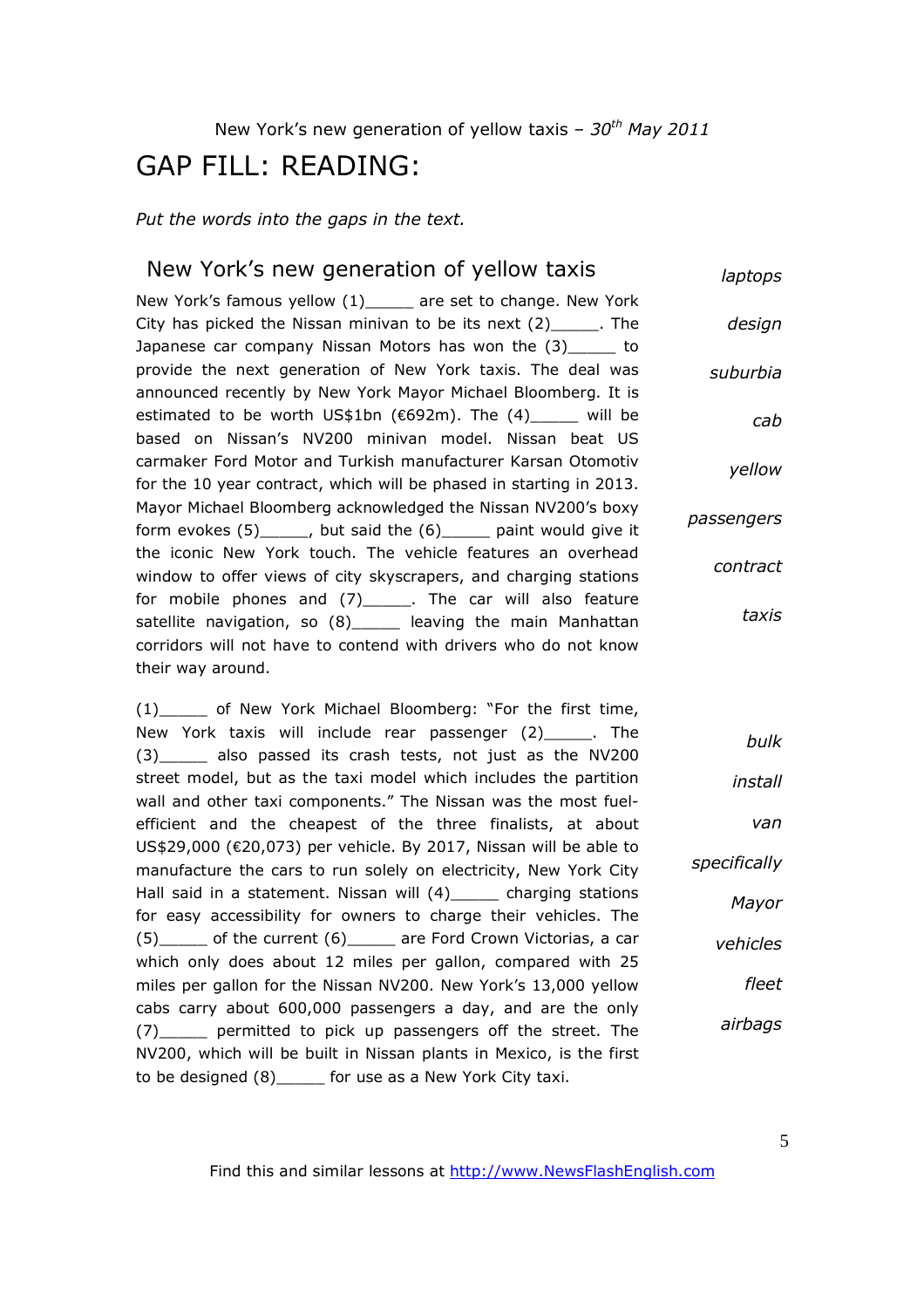# GAP FILL: LISTENING

*Listen and fill in the spaces.* 

### New York's new generation of yellow taxis

New York's famous extended to change. New York City has picked the Nissan minivan to be its next cab. The Japanese car company Nissan Motors has won the contract to provide \_\_\_\_\_\_\_\_\_\_\_\_\_\_\_\_\_\_\_\_\_\_\_\_\_\_\_\_\_\_\_\_\_\_ of New York taxis. The deal was announced recently by New York Mayor Michael Bloomberg. It is estimated to be worth US\$1bn (€692m). The design will be based on Nissan's NV200 minivan model. Nissan beat US carmaker Ford Motor and Turkish manufacturer Karsan Otomotiv for the 10 year contract, which contract is a starting in 2013. Mayor Michael Bloomberg acknowledged the Nissan NV200's boxy form evokes suburbia, but said the yellow paint would give it the \_\_\_\_\_\_\_\_\_\_\_\_\_\_\_\_\_\_\_\_\_\_\_\_\_\_. The vehicle features an overhead window to offer views \_\_\_\_\_\_\_\_\_\_\_\_\_\_\_\_\_\_\_\_, and charging stations for mobile phones and laptops. The car will also feature \_\_\_\_\_\_\_\_\_\_\_\_\_\_\_\_\_\_\_\_\_\_\_\_, so passengers leaving the main Manhattan corridors will not have to contend with drivers who do not know their way around.

Mayor of New York Michael Bloomberg: " The Mew York of New York taxis will include rear passenger airbags. The van also passed its crash tests, not just as the NV200 street model, but as the taxi model which includes the partition wall and **the includes** the partition wall and the most fuel-efficient and the cheapest of the three finalists, at about US\$29,000 (€20,073) per vehicle. By 2017, Nissan will be able to manufacture the cars to run **way to the case of the case of the contract of the case of the contract of the contract of the contract of the contract of the contract of the contract of the contract of the contract of the co** said in a statement. Nissan will install charging stations for easy accessibility for owners to charge their vehicles. The bulk of the current fleet are the contract of the car which only does about 12 miles per gallon, compared with 25 miles per gallon for the Nissan NV200. New York's 13,000 yellow cabs carry about 600,000 passengers a day, and are the only vehicles permitted to pick up passengers off the street. The NV200, which will be built in \_\_\_\_\_\_\_\_\_\_\_\_\_\_\_\_\_\_\_\_\_\_\_\_, is the first to be designed specifically for use as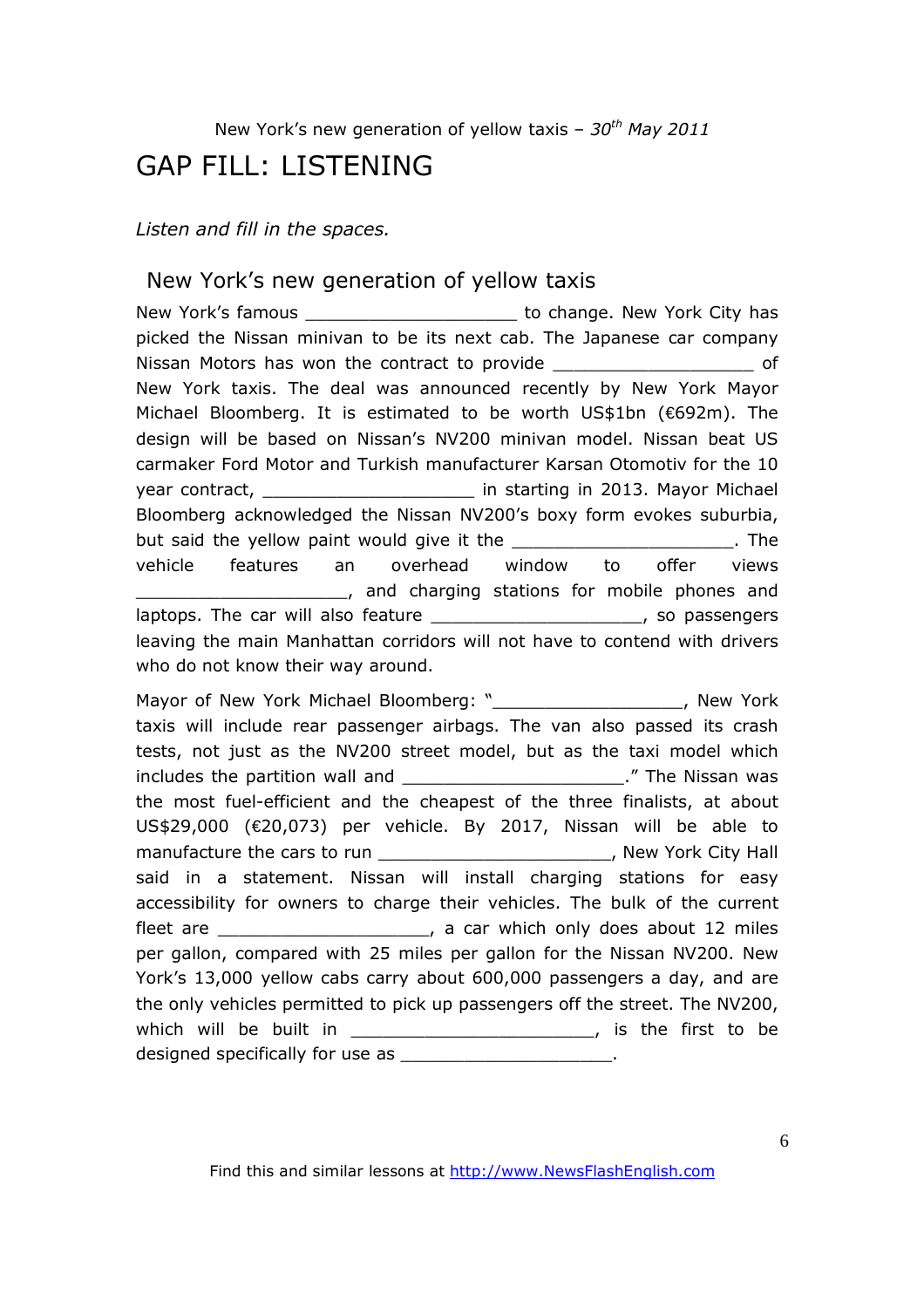# GRAMMAR

Put the words into the gaps in the text.

#### New York's new generation of yellow taxis *and*

New York's famous yellow taxis are set to change. New York City has picked the Nissan minivan to be (1)\_ next cab. The Japanese car company Nissan Motors has won the contract to provide the next generation (2) New York taxis. The deal was announced recently by New York Mayor Michael Bloomberg. It is estimated to be worth US\$1bn ( $692m$ ). (3) design will be based on Nissan's NV200 minivan model. Nissan beat US carmaker Ford Motor and Turkish manufacturer Karsan Otomotiv for the 10 year contract, which will be phased in starting in 2013. Mayor Michael Bloomberg acknowledged the Nissan NV200's boxy form evokes suburbia, (4) said the yellow paint would give it the iconic New York touch. The vehicle features an overhead window to offer views of city skyscrapers, (5) charging stations (6)\_\_ mobile phones and laptops. The car will also feature satellite navigation, (7) passengers leaving the main Manhattan corridors will not have to contend with drivers (8)\_\_ do not know their way around. *who but for the so of its*

Mayor of New York Michael Bloomberg: "For the first time, New York taxis will include rear passenger airbags. The van  $(1)$ passed its crash tests, not (2) as the NV200 street model, but as the taxi model  $(3)$  includes the partition wall and  $(4)$  taxi components." The Nissan was the most fuel-efficient and the cheapest of the three finalists, at  $(5)$  US\$29,000 ( $\in$ 20,073) per vehicle. By 2017, Nissan will be able to manufacture the cars to run solely on electricity, New York City Hall said in a statement. Nissan (6) install charging stations for easy accessibility for owners to charge (7) \_\_ vehicles. The bulk of the current fleet are Ford Crown Victorias, a car which only does about 12 miles per gallon, compared (8) 25 miles per gallon for the Nissan NV200. New York's 13,000 yellow cabs carry about 600,000 passengers a day, and are the only vehicles permitted to pick up passengers off the street. The NV200, which will be built in Nissan plants in Mexico, is the first to be designed specifically for use as a New York City taxi. *will about just other their with also which*